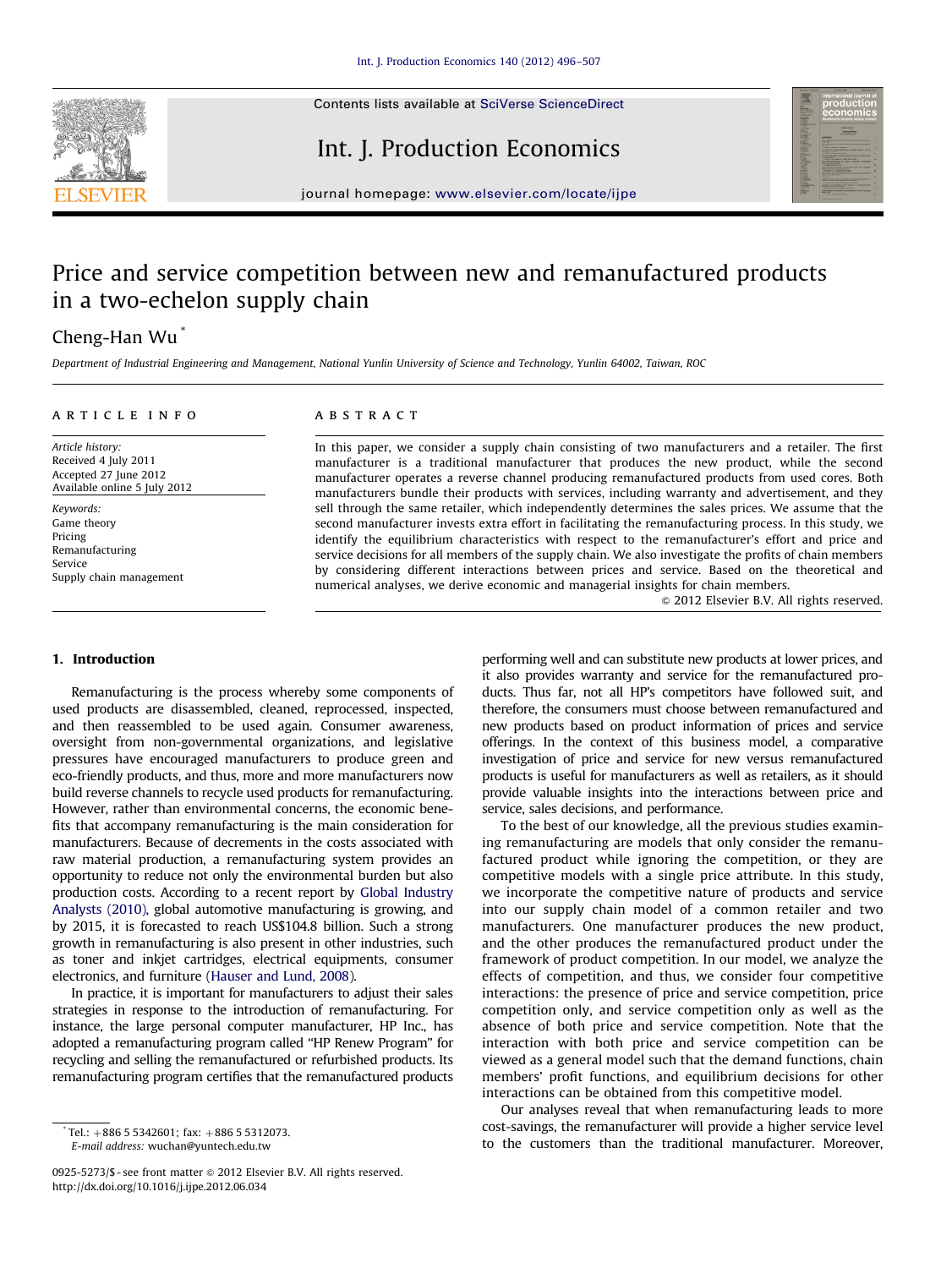production cost always has negative effects on the chain members' decisions; however, the effects of the costs of recycling and service investment on equilibrium decisions depend on the intensities of price and service competition, especially in determining the newproduct manufacturer's equilibrium decisions. Comparing the different interactions, we find that in the presence of competition, the manufacturer has an incentive to remanufacture, yet the opposite is the case in the absence of competition. Moreover, for the retailer, price competition generally enhances profits from the remanufactured product, and thus benefits the remanufacturer. Meanwhile, service competition is profitable for the retailer yet detrimental to both manufacturers. However, the remanufacturer is likely to engage in service competition when cost-savings from remanufacturing are significant or recycling costs are low. Moreover, remanufacturing is an effective strategy in a highly price-sensitive market, even in the absence of price competition.

The remainder of this paper is organized as follows. Section 2 surveys the related literature while emphasizing the contribution of our work. In Section 3, we formalize price- and servicesensitive market demands and chain members' profit functions, and we derive their best response functions. Then, we solve for the member equilibrium decisions under the four competitive interactions. [Section 4](#page--1-0) presents analytical analyses of chain members' equilibrium decisions with respect to the cost parameters, and then it describes numerical studies that examine the effects of cost- and demand-related parameters on chain members' equilibrium profits. The final section concludes with a brief summary, including suggestions for future research.

#### 2. Literature review

This study relates to two streams of literature: one examines the dynamics of chain members' service decisions in the face of service incentive demand, and the other explores supply chains with remanufacturing. Previous studies in the first stream of literature have concentrated on service interactions in supply chains under game theoretical models [\(Bernstein and Federgruen,](#page--1-0) [2007](#page--1-0); [Cohen and Whang, 1997](#page--1-0); [De Borger and Van Dender, 2006;](#page--1-0) [Desiraju and Moorthy, 1997;](#page--1-0) [Ray, 2005](#page--1-0); [Tsay and Agrawal, 2000;](#page--1-0) [Winter, 1993;](#page--1-0) [Xia and Gilbert, 2007](#page--1-0); [Xiao and Yang, 2008;](#page--1-0) [Zhen,](#page--1-0) [2012](#page--1-0)). [Cohen and Whang \(1997\)](#page--1-0) used a product life cycle model to study the sales prices and service qualities in a supply chain with a manufacturer and a service shop. In this model, the manufacturer sells the product as well as provides the after-sales service, while the service shop only provides service. They adopted a timedependent utility function to construct market demand, and then sequentially analyzed the price and service decisions of members. [Tsay and Agrawal \(2000\)](#page--1-0) studied a supply chain with two competing retailers with a common manufacturer in which both the retailers provide products as well as service to customers. Thus, retailers sell the same products and compete along price and service. [Xia and Gilbert \(2007\)](#page--1-0) focused on a supply chain model with two substitutable products in which the product service levels are provided by a manufacturer, and the prices are determined by a dealer (i.e., a retailer). This setting is applicable to consumer electronics, computer devices and automobiles, which widely adopt remanufacturing. Many models have also addressed service competition, such as [Ba et al. \(2008\),](#page--1-0) [Bernstein and](#page--1-0) [Federgruen \(2007\),](#page--1-0) [De Borger and Van Dender \(2006\),](#page--1-0) [Darian](#page--1-0) [et al. \(2005\),](#page--1-0) [Dan et al. \(2012\)](#page--1-0), and [Kurata and Nam \(2010\);](#page--1-0) however, only forward channels are examined in these studies.

More recently, studies have begun to take into account remanufacturing as a part of production. However, these studies have focused on price interaction within a closed-loop supply chain in the absence of service interactions, and often analyzed the recycling effort or profitability associated with remanufacturing ([Atasu et al., 2008;](#page--1-0) [Debo et al., 2005;](#page--1-0) [Ferrer and Swaminathan,](#page--1-0) [2006;](#page--1-0) [Guide and Van Wassenhove, 2009](#page--1-0); [Hsueh, 2011;](#page--1-0) [Liang](#page--1-0) [et al., 2009](#page--1-0); [Mitra and Webster, 2008;](#page--1-0) [Pokharel and Liang, 2012;](#page--1-0) [Robotis et al., 2005;](#page--1-0) [Robotis et al., in press; Savaskan et al., 2004;](#page--1-0) [Savaskan and Van Wassenhove, 2006](#page--1-0); [Vadde et al., 2011\)](#page--1-0). [Savaskan et al. \(2004\)](#page--1-0), for instance, studied price decisions and collection effort in a supply chain with three types of reverse channels for remanufacturing in comparison with a centralized system; the study examined the incentives provided to the customer in order to improve the collection of used items in the absence of the competition. [Savaskan and Van Wassenhove](#page--1-0) [\(2006\)](#page--1-0) further extended the previous closed-loop supply chain models by considering a duopolistic competition with a retailer; it also discussed the interactions surrounding price decisions with respect to forward and reverse channels. [Atasu et al. \(2008\)](#page--1-0) examined remanufacturing as a marketing strategy by considering several factors, including cost savings, green-market segment, competition with new products, and product life cycle. The study found that a remanufactured product is more profitable under monopolistic competition, even in the absence of a green market segment. Moreover, the study also pointed out that smart price decision-making is important as the manufacturer cannibalizes used products. A few recent studies including [Atasu et al. \(2008\),](#page--1-0) [Debo et al. \(2005\)](#page--1-0), [Ferrer and Swaminathan \(2006\),](#page--1-0) [Majumder](#page--1-0) [and Groenevelt \(2001\),](#page--1-0) [Mitra and Webster \(2008\)](#page--1-0), and [Savaskan](#page--1-0) [and Van Wassenhove \(2006\)](#page--1-0) have shed light on competition in closed-loop supply chains with remanufacturing, but they all focus exclusively on price competition.

This paper differs from the aforementioned studies in two aspects. First, we assume that manufacturers compete in a duopoly, and second, we incorporate service competition between manufacturers. As discussed in [Atasu et al. \(2008\)](#page--1-0), remanufactured products usually have lower customer valuations, and thus, manufacturers with remanufacturing (e.g. HP Inc.) may provide service (e.g., product information, after-sales maintenance, etc.) for customers to stimulate sales. Moreover, the remanufactured versus new products possess different characteristics in terms of cost structures and interactive effects such that remanufactured products directly relate to the amount a manufacturer invests in remanufacturing. Thus, a study of the interactions between price and service decisions and an analysis of profitability of these two products should provide useful insights to supply chain members.

#### 3. The model

Consider a supply chain comprised a manufacturer that produces new products from raw materials, a remanufacturer $1$  that produces remanufactured products from used items directly collected from customers ([Savaskan et al., 2004;](#page--1-0) [Savaskan and Van Wassenhove,](#page--1-0) [2006\)](#page--1-0), and a common retailer that sells the products of these two manufacturers on the market. The two products are functionally the same. However, the customers treat them differently as new and remanufactured products. The retailer independently determines the sales prices of the two products. Each manufacturer produces only one product, and each has the opportunity to enhance demand by bundling the product with service, such as sales effort (e.g., advertisement, product information) [\(Tsay and Agrawal, 2000\)](#page--1-0) or

 $1$  In many instances, we use "remanufacturer" specifically to refer to the manufacturer producing the remanufactured products. In other instances, we refer to both the manufacturer and the remanufacturer as the ''two manufacturers.'' Moreover, we refer to the retailer as female and the manufacturers as males.